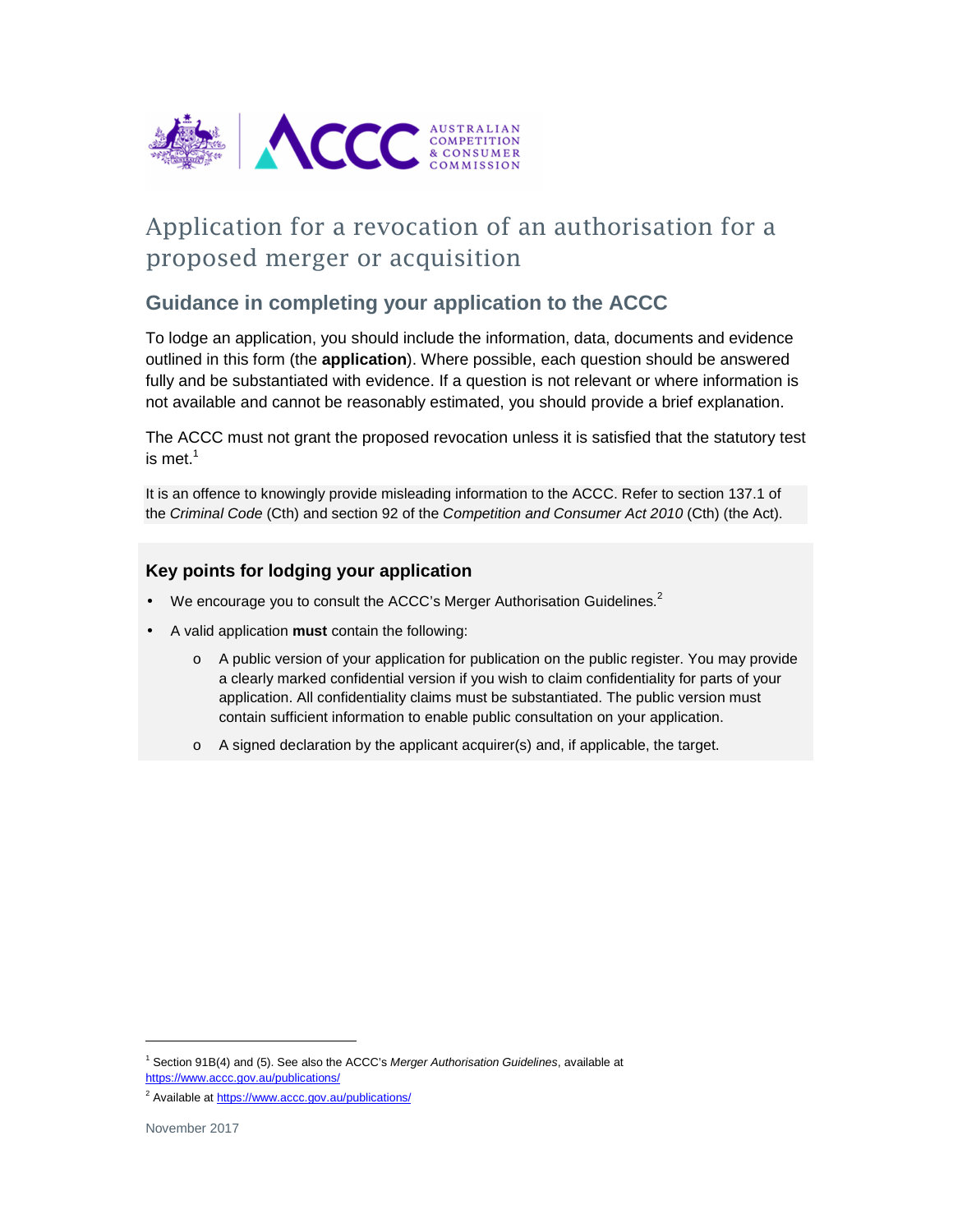## **Information**

#### **Applicant acquirer(s)**

- 1. Provide details of the applicant acquirer(s) for revocation of an authorisation, including:
	- 1.1. name, address (registered office), telephone number, ACN or international equivalent
	- 1.2. contact person's name, position, telephone number, and email address
	- 1.3. a description of business activities
	- 1.4. email address for service of documents in Australia.

#### **Authorisation to be revoked**

- 2. Provide details of the authorisation to be revoked including:
	- 2.1. registration number and date of the authorisation which is to be revoked
	- 2.2. other persons who are a party to the authorisation which is to be revoked
	- 2.3. the basis for the revocation.

#### **Contact details of relevant market participants**

3. Identify and/or provide contact details (phone number and email address) for likely interested parties such as actual or potential competitors, customers and suppliers, trade or industry associations and regulators.

#### **Additional information**

4. Provide any other information or documents you consider relevant to the ACCC's assessment of the application.<sup>3</sup>

-

<sup>&</sup>lt;sup>3</sup> Applicants should consult with the ACCC prior to lodgement to discuss the scope and range of documents needed in the context of the particular matter for which a revocation is sought.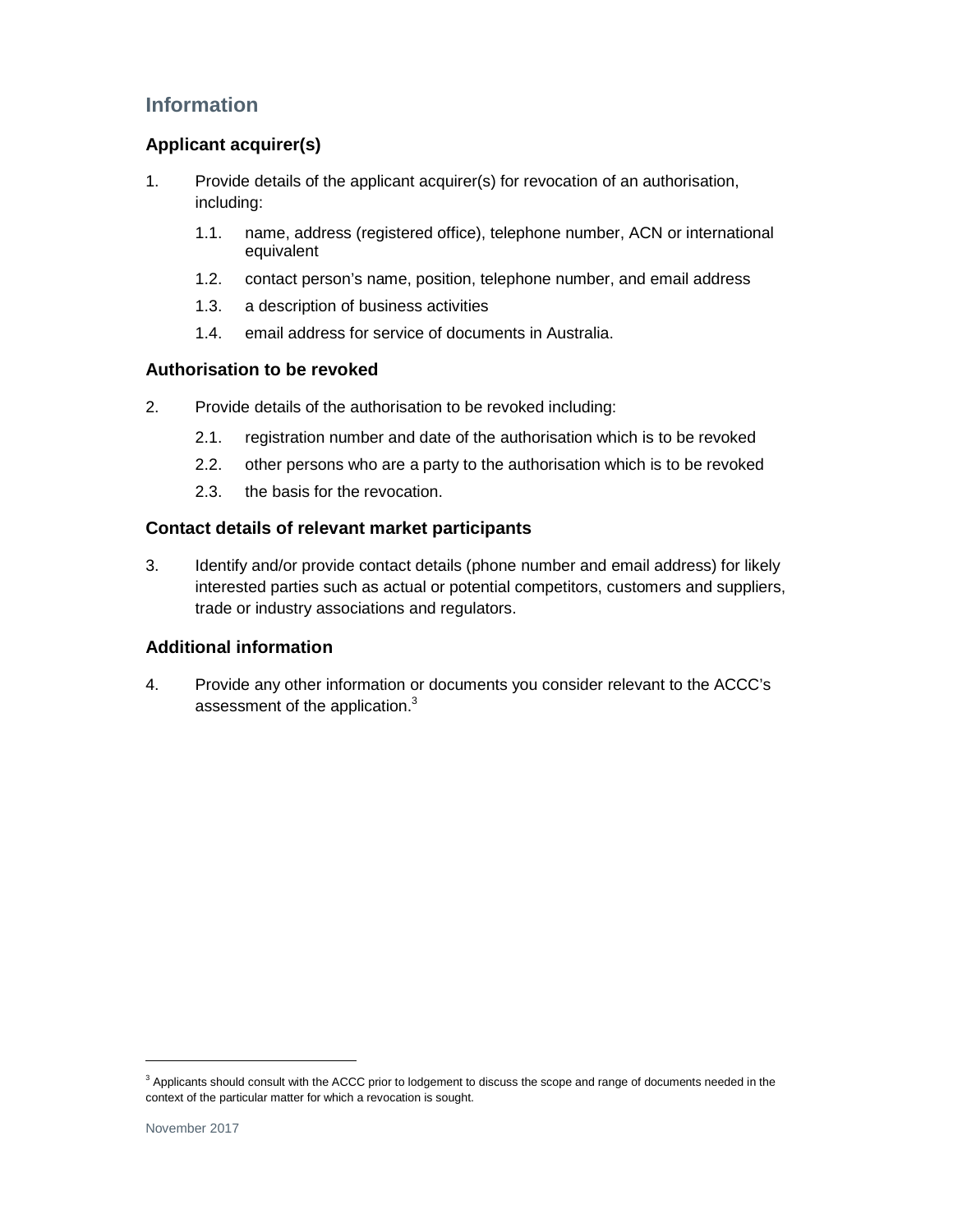# **Declaration by applicant acquirer(s)**

Authorised persons of the applicant acquirer(s) must complete the following declaration.

The undersigned declare that, to the best of their knowledge and belief, the information given in response to questions in this form is true, correct and complete, that complete copies of documents required by this form have been supplied, that all estimates are identified as such and are their best estimates of the underlying facts, and that all the opinions expressed are sincere.

The undersigned undertake(s) to advise the ACCC immediately of any material change in circumstances relating to the application.

The undersigned are aware of the provisions of section 92 of the Competition and Consumer Act 2010 (Cth) and sections 137.1 and 149.1 of the Criminal Code (Cth).

Signature of authorised person

Office held

(Print) Name of authorised person

This [insert day] day of [insert month] [insert year]

Note: If the Applicant is a corporation, state the position occupied in the corporation by the person signing. If signed by a solicitor on behalf of the Applicant, this fact must be stated.